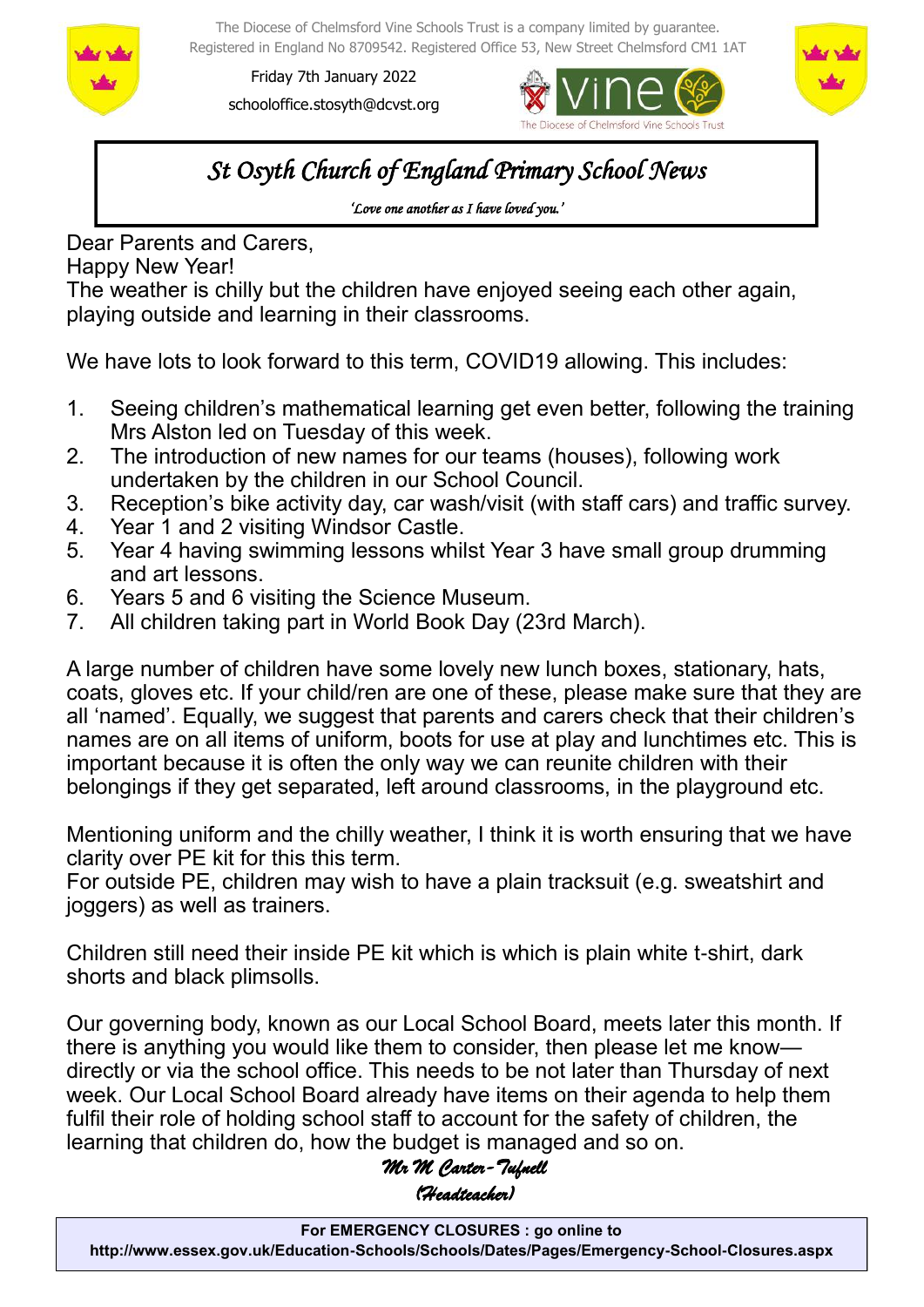## **School dinners - bookings can now be made until the February half term**

Dinner bookings need to be made online, please select your meal choices and add the items to the basket before proceeding to the checkout. If your child is eligible for free school meals or universal infant free school meals you also need to complete the checkout process but you will not be charged.

**If you think you may be eligible for free school meals please contact the school office for a form.** 



#### **Field use in Winter Months**

We want the children to continue to be able to enjoy using the field. For this to happen, children will need to have a change of footwear - trainers, wellington boots or such like.

Thus, **from Monday 15th November, children will only be allowed on the field if they have a change of footwear.** This is so that the children's school shoes do not get covered in mud and so that mud does not get walked all around the school building and into the school carpets.



Thank you for your help with this.





Everyone is reminded not to park on the zig zag lines outside school and also to be considerate to all our neighbours and not to block their driveways.



All children must have a full **named** PE kit in school every day.

# **PE Kit: Black shorts, White t-shirt, Plimsols**

### **Additional items allowed for outside: Plain tracksuit bottoms, top and trainers**

Children can wear a Fitbit (or similar) to school, but it is their responsibility to keep it safe during the day.



**All watches, Fitbits and earrings need to be removed for P.E lessons.**

### **School Uniform**

Our full uniform policy can be accessed on our website: https://st-[osyth.essex.sch.uk/key](https://st-osyth.essex.sch.uk/key-information/uniform/)-information/uniform/ Alternatively, hard copies can be requested from our school office.



### **Reception admissions for academic year starting in September 2022**

**From Monday 8th November 2021**, applications can be made online via [www.essex.gov.uk/admissions](https://gbr01.safelinks.protection.outlook.com/?url=http%3A%2F%2Fwww.essex.gov.uk%2Fadmissions&data=04%7C01%7Cschooloffice.stosyth%40dcvst.org%7Cd9dfd22d78a64e7d492d08d9a046cdd1%7C282c78034b8f4fbda3841682df47e3ad%7C1%7C0%7C637717048224412247%7CUnknown%7CTWFpb)  The statutory national closing date for applications is **15 January 2022**.

**Breakfast Club** is open from 7.45am for **all ages**, costing **£3.00 per session**.

Please accompany your children into the school office, the children have breakfast and a chance to play. If you unexpectedly need to use Breakfast Club your child can be booked in on arrival, but payment must be made before the end of the day.



 **These sessions must be booked and paid for on school money in advance**.